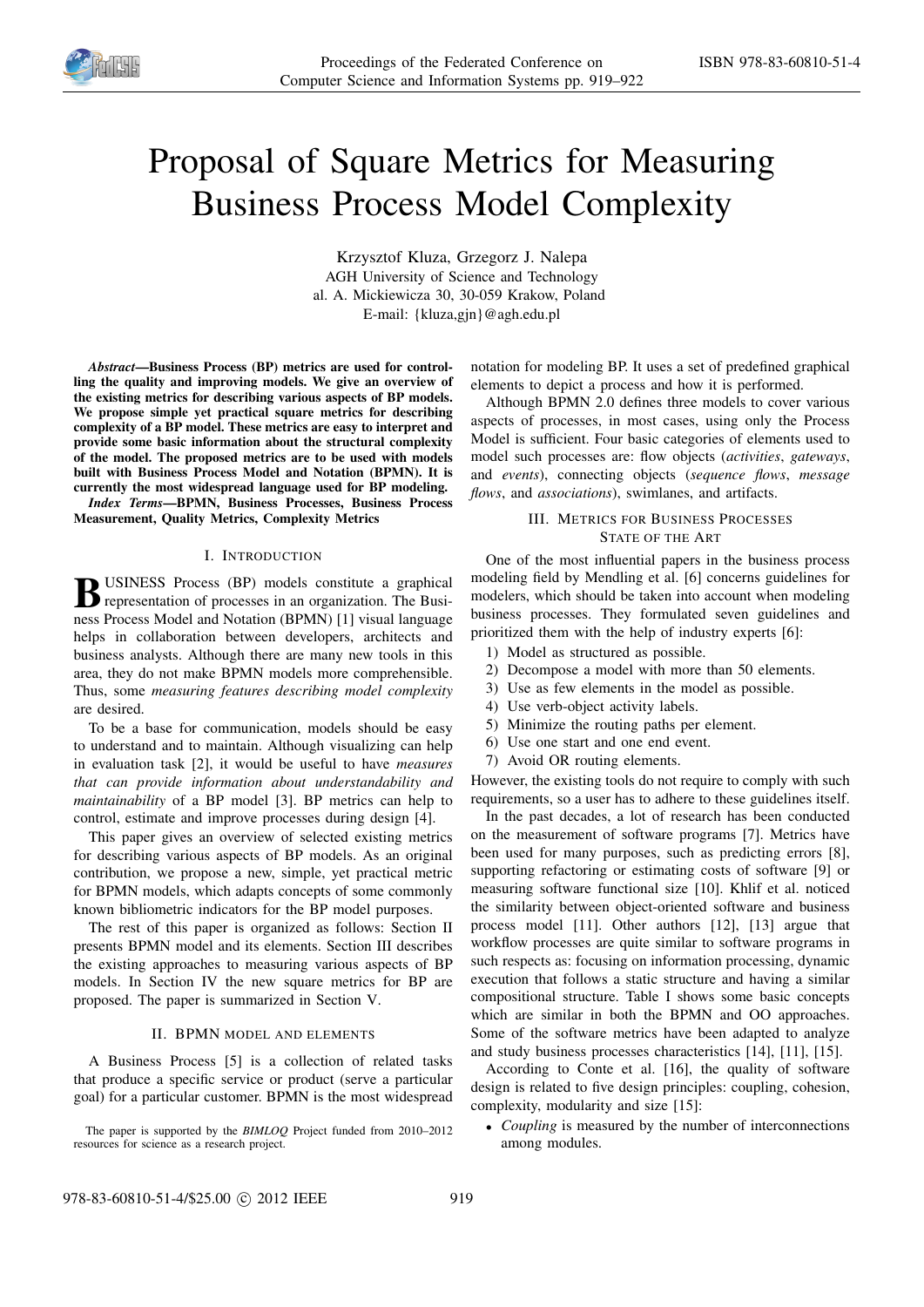| <b>Object oriented software</b> | <b>BPMN</b> models           |
|---------------------------------|------------------------------|
| Classes/Packages                | Sub Processes, Processes     |
| <b>Methods</b>                  | <b>Tasks</b>                 |
| Method invocations              | Control flow or message flow |
|                                 | incoming to a task           |
| Variables/Constants             | Data objects                 |
| Comment lines                   | Annotations                  |

Table I SIMILARITIES BETWEEN BPMN AND OO CORE CONCEPTS [11], [15]

- *Cohesion* is a measure of the relationships of the elements within a module.
- *Complexity* measures the number and size of control constructs.
- *Modularity* measures if the system's components may be separated and recombined by logical partitioning.
- *Size* measures the overall dimension of software.

In [14], Cardoso et al. introduced several simple complexity metrics adapted from software engineering. Based on the simple metric, which counts the number of Lines of Code (LOC) of a program, they proposed three metrics:

- **NOA** Number of activities in a process.
- **NOAC** Number of activities and control-flow elements.
- **NOAJS** Number of activities, joins, and splits.

To evaluate the difficulty of producing business process, Cardoso introduced Control-Flow Complexity (CFC) metric, which borrows some ideas from McCabe's cyclomatic complexity [17]. This metric uses the number of states induced by control-flow elements in a process. Moreover, for estimating process length, volume, and difficulty, Cardoso et al. introduced the notion of Halstead-based Process Complexity (HPC) measures [14]. This composite measure of complexity comprises a set of primitive measures:

- $n_1$  the number of unique activities, splits and joins, and other control-flow elements,
- $n2$  the number of unique data variables that are manipulated by the process and its activities,
- $N1$  and  $N2$  can be easily derived directly from  $n1$  and  $n2$  as total numbers of the control flow and data elements.

Thus, the HPC measures can be calculated as follows:

- process length:  $N = n1 * log_2(n1) + n2 * log_2(n2)$
- process volume:  $V = (N1 + N2) * log_2(n1 + n2)$
- process difficulty:  $D = (n1/2) * (N2/n2)$

Although the HPC measures for processes can have several advantages (do not require in-depth analysis of process structures and can predict rate of errors) [14], it is not defined how the primitive measures should be adapted for BPMN.

Another metric adapted by Cardoso et al. is the Information Flow Metric. They proposed a metric Interface Complexity (IC) of an activity IC = Length\*(NoI\*NoO)<sup>2</sup>. In the formula, Length of the activity can be calculated using traditional SE metrics such as LOC and the number of inputs (NoI) and outputs (NoO) of the activity follow directly from the model.

A. M. Latva-Koivisto [18] proposed the Coefficient of Network Complexity (CNC) metric for business processes. CNC is a widely used metric in network analysis and was

proposed to measure the degree of complexity of a critical pass network. Cardoso et al. [14] precised the formula:  $CNC =$  number of arcs / (no. of activities, joins, and splits).

Rolon et al. defined in [19] a large set of simple metrics for the evaluation of conceptual models. Their metrics are grouped into two main categories: Base and Derived Measures. The base measures are defined as a number of each kind of BPMN elements that a business process model is composed of, e.g. NT (Number of Tasks) – the total number of tasks in a process model. Base on such measures they proposed several derived measures which uses some simple measurement function that describes the proportions among different elements of the model, e.g. TNA/NSFA (Total Number of Activities/Number of Sequence Flows between Activities) – describes connectivity level between activities in a process.

Selected simple metrics defined by Sánchez-González et al. [20] are presented in Table II. Each of these metrics is easy to understand and describes one aspect of a process model.

In [3], Gruhn and Laue took into consideration other properties of processes to define some new metrics. They proposed analyzed nesting properties – Maximum Nesting Depth (MaxND) and Mean Nesting Depth (MeanND): The nesting depth of an action is the number of decisions in the control flow that are necessary to perform this action. They noticed that a greater nesting depth implies greater complexity and both nesting depth metrics have a strong influence on other structure-related complexity metrics.

They also formulated Cognitive Complexity (CC) metric which uses the cognitive weight for business process models. Their metric is based on the research by Shao and Wang upon the metric which measures the effort required for comprehending a piece of software. The Cognitive Functional Size (CFS) metric for software measurement uses predefined (based on empirical studies) cognitive weights for basic control structures. The cognitive weight of a control structure is a measure for the difficulty to understand this control structure. Hence, such a metric measures indirectly difficulty to understand a model (thus complexity).

In [12] Reijers and Vanderfeesten defined cohesion and coupling metrics for the design of activities in a workflow design, based on an information processing perspective on workflow processes. Their metrics concerned the relations between activities and information elements, as well as connections between activities in a process. Then in [13], they evaluated their workflow process designs using these metrics. Unfortunately, they do not use the BPMN notation for their solution and the presented metrics are very complex.

Lassen and van der Aalst proposed three metrics for workflow nets [21]:

- Extended Cardoso Metric (ECaM) a Petri net version of metric that generalizes and improves the original CFC metric proposed by Cardoso. It focuses on the syntax of the model and ignore the complexity of the behavior.
- Extended Cyclomatic Metric (ECyM) directly adapted from McCabe Cyclomatic. It focuses on the resulting behavior and ignore the complexity of the model itself.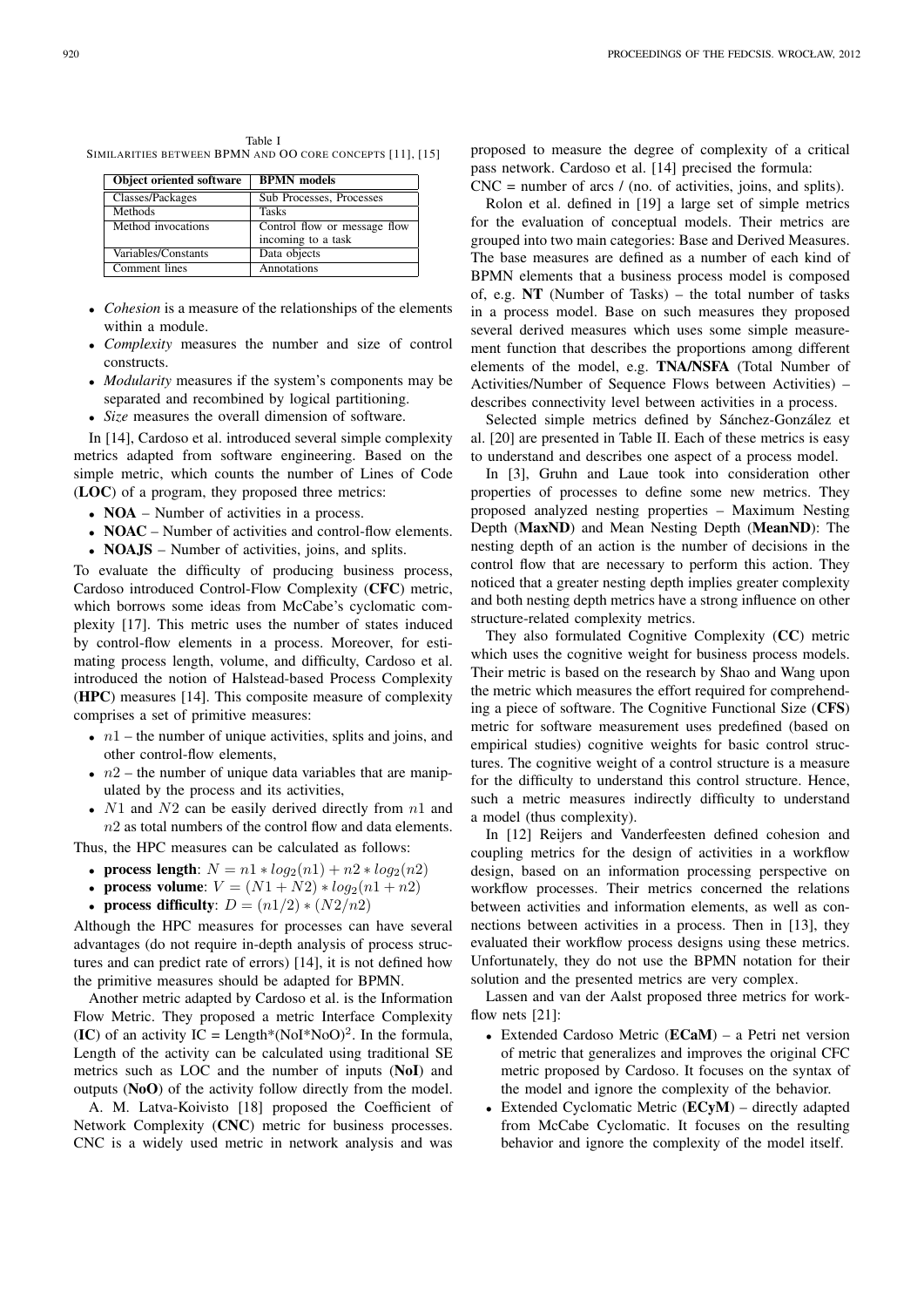| <b>Metric</b>         | <b>Description</b>                                                         |
|-----------------------|----------------------------------------------------------------------------|
| Number of nodes       | Number of activities and routing elements in a model.                      |
| Diameter              | Length of the longest path from a start node to an end node.               |
| Density               | Ratio of the total number of arcs to the maximum number of arcs.           |
| Separability          | Ratio of the number of cut-vertices on the one hand to the total number of |
|                       | nodes in the process model on the other.                                   |
| Sequentiality         | Degree to which the model is constructed out of pure sequences of tasks.   |
| Depth                 | Maximum nesting of structured blocks in a process model.                   |
| Gateway Heterogeneity | Number of different types of gateways used in a model.                     |
| Cyclicity             | Number of nodes in a cycle to the sum of all nodes.                        |
| Concurrency           | Maximum number of paths in a process model that may be concurrently        |
|                       | activate due to AND-splits and OR-splits.                                  |

Table II SIMPLE METRICS DEFINED IN [20]

• Structuredness Metric (SM) – which stems from the observation that workflows are often structured in terms of design patterns.

ECaM and ECyM metrics are just simple modifications of the CFC metric. SM, in turn, constitutes a new metric, which recognizes different kinds of structures and scores them, in contrast to ECaM and ECyM that focus on a single aspect, behavior or syntax, and do not consider the interaction between the different elements. Although SM can be easily computed by a machine, it is not very intuitive for a designer. Moreover, it concerns Petri net, thus can not be directly used for BPMN.

In several survey papers [22], [23], [24], [25] some overviews of the current state of the art in various areas of business process metrics are presented. It can be concluded that this field of research is still growing and there is a lot of potential for further development of business process metrics.

In a systematic review of measurement in business processes [4], Gonzales et al. distinguished several measurable concepts for business process models, such as: complexity, understandability, quality, entropy, density, cohesion and coupling. However, most research in the area of business process measurement focus on complexity, because it is connected with understandability of the process.

## IV. PROPOSAL OF SIMPLE SQUARE METRICS: DSM AND PSM

Although simple metrics, such as NOA or Diameter, can be easily calculated, they do not take into account the variety of structures used by the model. Several metrics that take into account model structure, e.g. CNC or TNA/NSFA, are either complex to calculate or not intuitive for a designer. Moreover, some of presented metrics do not concern the BPMN notation, thus they have to be adapted for this purpose (e.g. HPC).

We propose using a measure taking into account both types of process elements and their number. The idea originates in such concepts as h-index [26] or Durfee Square. Based on the distribution of the types of process elements, Durfee Square Metric (DSM) equals *d* if there are *d* types of elements which occur at least *d* times in the model (each), and the other types of elements occur no more than *d* times (each).

To give a more accurate representation of the distribution shape, we propose using Perfect Square Metrics (PSM) based on the g-index [27] as well. Thus, PSM can be defined as follows: given a set of element types ranked in decreasing

order of the number of their instances, the PSM is the (unique) largest number such that the top *p* types occur (together) at least  $p^2$  times.

Both DSM and PSM are intended to measure simultaneously the variety and the number of process elements. There are several advantages of the proposed metrics. They are very intuitive for a designer (a natural number that is easy to interpret) and not very complex to calculate. Moreover, they can be easily used to measure any process model, particularly for BPMN models.

Let us consider an exemplary process and calculate the presented metrics for its model. Figure 1 presents a BPMN process model from the domain of earthquake response (presented originally in [28]). Table III presents the selected metrics calculated for this exemplary model.



Figure 1. An exemplary process model for our metrics evaluation [28]

Table III SELECTED METRICS CALCULATED FOR THE EXEMPLARY PROCESS MODEL

| Metric             | Result for the example |
|--------------------|------------------------|
| NOA(C/JS)          | NOA=11, NOAC=NOAJS=20  |
| <b>CFC</b>         | 5                      |
| <b>HPC</b>         | $N=V=58.6$ , $D=7.5$   |
| <b>CNC</b>         | 12                     |
| <b>TNA/NSFA</b>    | 0.58                   |
| Diameter           | 13                     |
| <b>DSM</b> and PSM | $DSM=3$ , $PSM=4$      |

To *evaluate* the proposed metrics, a number of BP cases have been evaluated. The cases represented different levels of complexity w.r.t. BPMN artifacts used. The results are being evaluated. An experimental tool that calculates these metrics has been implemented. After the preliminary discussion with the BP designers, it can be observed, that proposed measures can be helpful in describing both the complexity of the models, and their maintainability. The main use scenario is to help